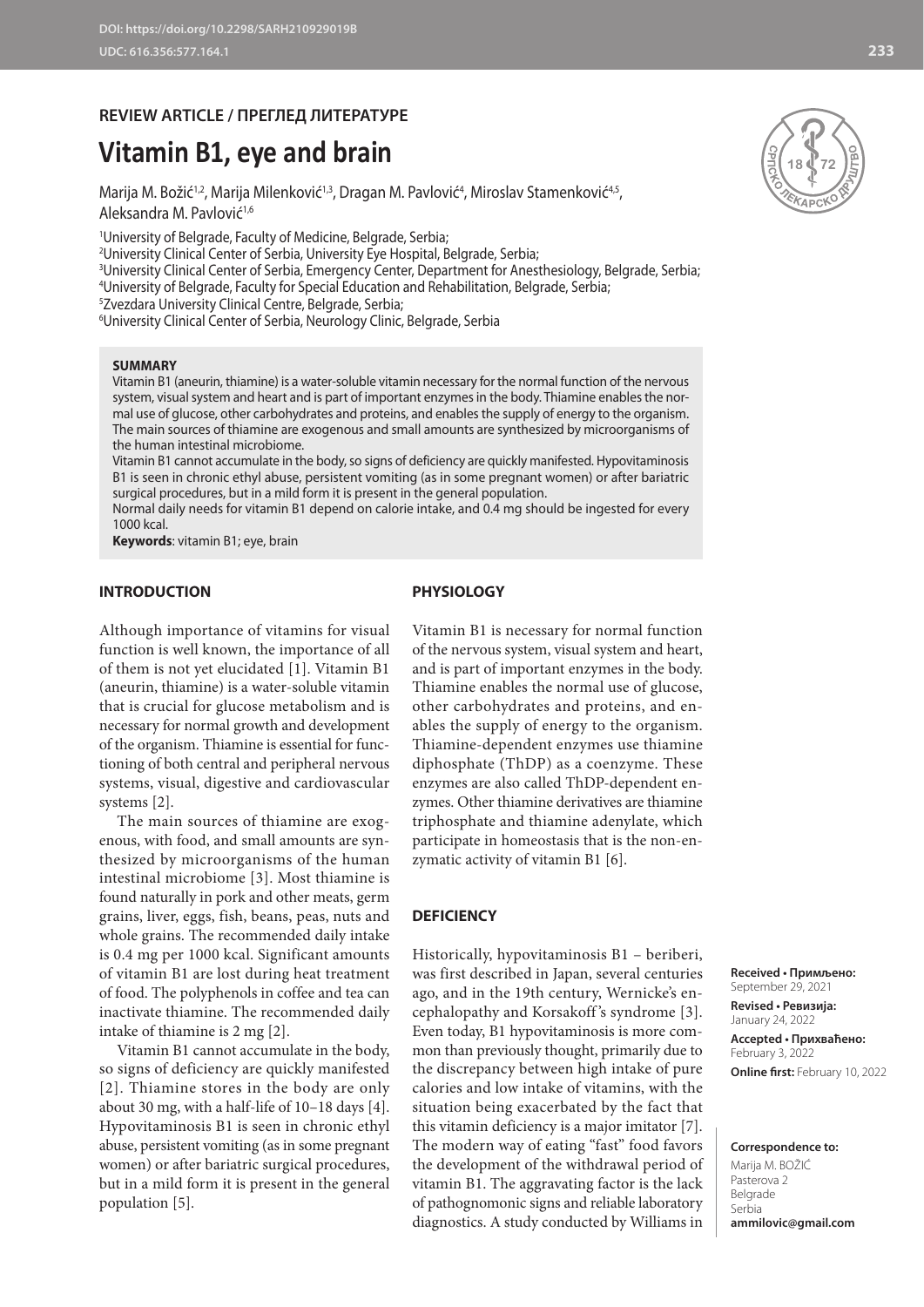the United States in 1943 showed a significant prevalence of vitamin B1 deficiency in the general population [8].

The most commonly affected systems in thiamine deficiency are the heart, blood vessels, nervous system, eyes, and gastrointestinal system [9]. Periventricular gray matter neurons are particularly sensitive to thiamine deficiency [10]. Damage to the nuclei of the vestibular and abducens nerves may precede B1 encephalopathy with mild ophthalmoparesis and bilateral vestibular damage. Aneurin deficiency leads to pseudohypoxia at the cellular level, and later to dysautonomy in various tissues [7]. In deficiency states, lactates, pyruvate and other substances increase. Thiamine deficiency disrupts the function of nitric oxide which is an important transmitter, especially in the vascular system. Vitamin B1 deficiency has been found to correlate with degeneration of ganglion cells of the brain and spinal cord and reduced retinal ganglion cell layer thickness in animal models [11].

#### **Beriberi**

Vitamin B1 deficiency causes beriberi with: weight loss, emotional disorders, changes in perception, weakness of the extremities, irregular heartbeat and tissue edema. Heart failure can be fatal. No sign of beriberi is pathognomonic, and the clinical picture is very variable [7]. There is a division into dry beriberi (neurological) where polyneuropathy predominates and wet beriberi (cardiological) where cardiomyopathy with peripheral edema predominates, although they are often associated [9]. Disorders of the gastrointestinal system are also present.

Beriberi was first described in Japan in people who used glazed rice. Thus, food contained high levels of calories with a lack of other essential nutrients called high-calorie malnutrition [12]. Today, high-calorie malnutrition is not uncommon in the West in obese people, where thiamine deficiency is present in as many as 15–29% of people with mild and nonspecific symptoms [13]. Beriberi can be divided into alcohol-induced and non-alcoholic. At risk are people who use diuretics, e.g., furosemide that enhance vitamin B1 secretion [4].

As a rule, patients with beriberi are pale. Slightly elevated body temperature is due to dysautonomia. At the beginning of the disease, palpitations can occur in exertion or stress, while later they might also occur at rest [7]. Edema may only be mild pretibial with sensitivity to palpation. The heart is enlarged, especially the right side. Diastolic pressure is below 60 mm/Hg, and sometimes even drops to zero, especially in children.

Oxygen saturation becomes low in arterial and high in venous blood, which indicates the role of thiamine in oxygen transport. In the initial stages, the vagal tone is increased, and in the advanced stages, the sympathetic tone. Thus, bradycardia can sometimes be found, and sometimes tachycardia. Changes in the electrocardiogram are seen only in the later stages.

The neurological findings are dominated by signs of damage to peripheral nerves, autonomic, sensory and motor neuropathy [9]. Initially the loss of superficial sensibility for touch can be found due to damage to long fibers

("socks" and "gloves" type) and the vibrational sensibility also suffer. When the process spreads to shorter fibers, the abdomen is also affected, with a vague border of loss. Paresthesia also occurs. Later, the fibers for pain are also affected. Loss of sensibility is in most cases symmetrical, but the dominant extremities are usually affected first.

Nystagmus and decreased visual acuity may be observed in the eyes, followed by narrowing of the visual field. Eventually, optic neuritis may develop with papillary edema and then temporal pallor, similar to multiple sclerosis [3, 14]. Blurred vision and blindness are possible with severe neuropathy.

Patients experience stomach pain and constipation, and in more severe forms anorexia, thirst, nausea and vomiting [15]. There is a disorder in the secretion of the saliva, gastric, and intestinal juices, usually a decrease, due to dysautonomia. Lymphocytosis, neutropenia and eosinophilia can be seen in the blood count. Erythrocyte sedimentation rate is also often elevated. In advanced cases, normoblasts are seen in the peripheral blood.

# **Wernicke/Korsakoff syndrome**

Wernicke's encephalopathy and Korsakoff 's dementia/psychosis are often interrelated phenomena caused by vitamin B1 deficiency. Both disorders require urgent treatment, but the diagnosis is often made late or not at all. Autopsy shows pathological findings characteristic of these diseases significantly more common than is the prevalence in both the general population and the ethyl abuse individuals [16]. Korsakoff 's psychosis is a severe acute dementia with the impossibility of remembering new information, that is, anterograde amnesia and confabulations and is difficult to treat [9].

Wernicke's encephalopathy manifests itself as global confusion, oculomotor disorder (nystagmus, ophthalmoplegia) and gait ataxia, which is a classic triad that is seen in only 16–20% of cases, so the diagnosis is often wrong [16]. It is especially difficult to diagnose Wernicke's encephalopathy during a drunken state, other causes of confusion, the use of benzodiazepines, sepsis, hypoxia, hepatic encephalopathy, delirium tremens and head injuries. Untreated Wernicke's encephalopathy is fatal in about 20% of cases [17].

Wernicke's encephalopathy and/or Korsakoff 's dementia most often occur in chronic alcoholics, followed by a decreasing incidence in cancer, gastrointestinal surgery, Hyperemesis gravidarum, starvation, fasting, gastrointestinal diseases, AIDS, resorption disorders, dialysis and kidney disease, parenteral nutrition, vomiting, psychiatric diseases with eating disorders and schizophrenia, infections, intoxication, thyroid disorders, iatrogenic, poor nutrition, hypoxic encephalopathy, diarrhea, magnesium deficiency, some congenital conditions and other [16].

#### **Marginal thiamine deficiency**

Mild forms of thiamine deficiency are common because depos are scarce (liver, muscle) and can occur as early as 2–3 weeks after thiamine-deficient nutrition [9]. Alcohol,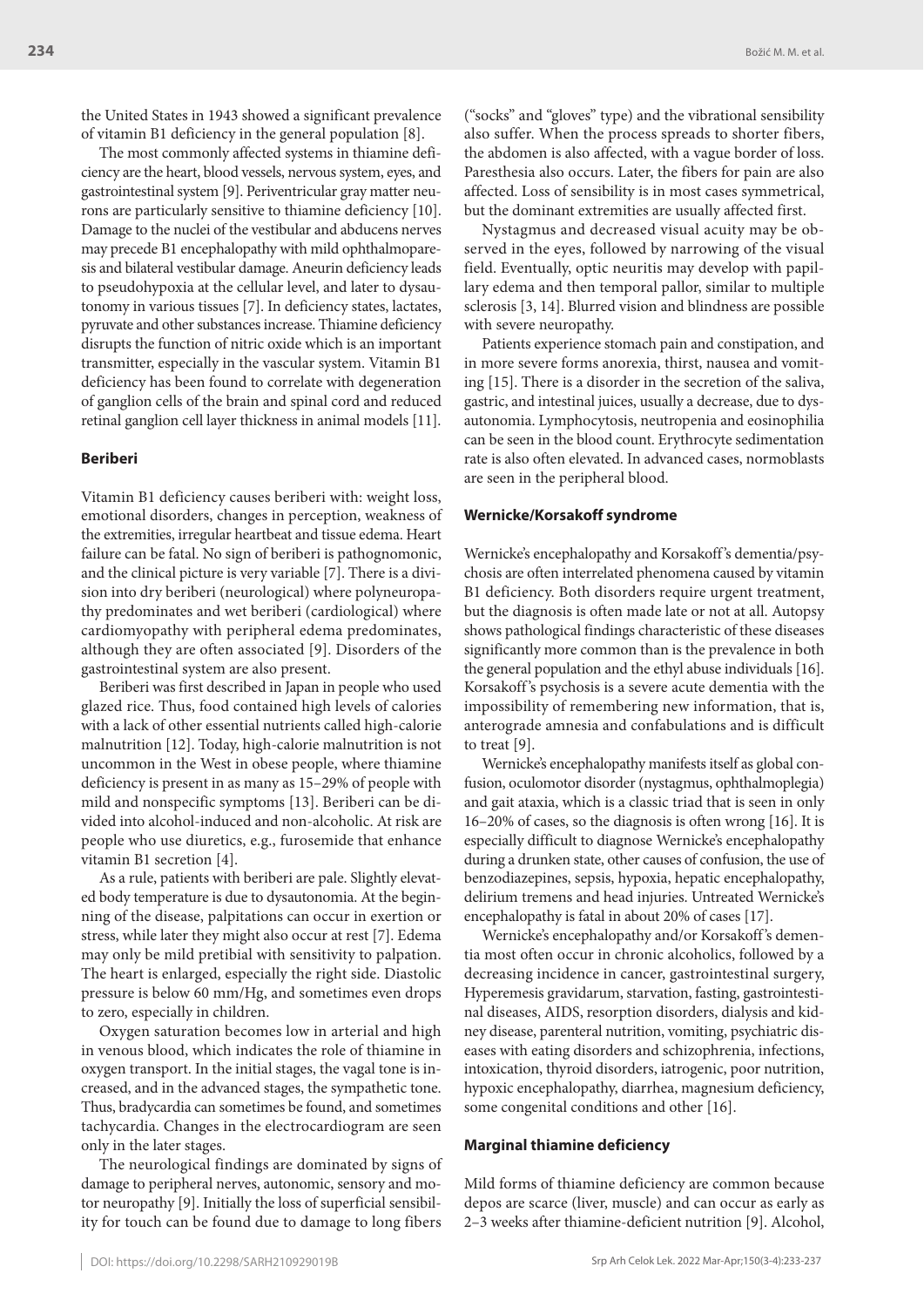tea and coffee lower thiamine levels as well as higher amounts of carbohydrates. Also at risk are people with increased thiamine needs such as pregnant and lactating women, people exposed to heavy physical exertion, people with cancer, liver, infections and hyperthyroidism, patients undergoing surgical procedures, as well as thiamine resorption disorders (excess alcohol intake, gastrointestinal diseases, vomiting, diarrhea).

Thiamine deficiency can manifest as anorexia, malaise, burning in the extremities distally, irritability and depression, while later, after 2–3 months, insomnia, cough, emotional lability, panic attacks, pain in the joints, muscles or extremities may occur. It also increased need for sugar, gastro-esophageal reflux, abdominal pain with constipation and diarrhea, daily headaches or migraines, edema of the nasal mucosa, dyspnea, polyneuropathy with numbness, paresthesia, cold extremities, palpitations, also chest pain, intolerance to ambient temperature as well as recurrent nausea and vomiting [9, 7].

Chronic vitamin B1 deficiency significantly contributes to the development of neurodegenerative diseases [2]. Thiamine is associated with Alzheimer's disease, Parkinson's disease, Huntington's disease, and Wernicke-Korsakoff syndrome. Thiamine administration not only has a neuroprotective effect but also has a beneficial effect even in advanced neurodegenerative diseases.

Thiamine deficiency in children should be suspected in a whole range of non-specific symptoms such as: emotions, behavior and attention disorders, learning disabilities, redness of the cheeks, pale eyes, blood pressure disorders, muscle reflex disorders, dermographism and others [7].

#### **Benfotiamine**

Benfotiamine is a synthetic vitamin B1 that is liposoluble and passes many times better into the brain and peripheral nerves, which makes it suitable in the treatment of nervous diseases [18]. Comparative studies have shown that lipophilic thiamine derivatives are significantly better resorbed than hydrophilic thiamine [19]. Benfotiamine is a liposoluble precursor of thiamine that can be converted to thiamine in tissues and then metabolized to thiamine monophosphate and thiamine diphosphate [20].

The effects of benfotiamine are mild inhibition of cholinesterase, reduction of amyloid plaque production and hyperphosphorylated tau [21, 22]. It also accelerates the recovery of peripheral nerves after various injuries. In an animal model, administration of benfotiamine improved spatial memory in a dose-dependent manner and reduced in Alzheimer's disease model both amyloid beta plaques and hyperphosphorylated tau levels, with other forms of thiamine not being effective. Long-term use of benfotiamine in a small study in patients with Alzheimer's disease improved cognitive status [23].

Benfotiamine has been used successfully in diabetic polyneuropathy [24]. The greatest effect was achieved after 3–6 weeks of administration with large doses of benfotiamine of 320 mg/day, but smaller doses were also effective (150 mg/day). The feeling of pain is reduced and the

#### **Sulbutiamine**

Another synthetic derivate of vitamin B1, with beneficial effects in treatment of Alzheimer's disease. Sulbutiamine enhances cholinergic and glutamanergic transmission, mainly by hippocampus and prefrontal cortex. Sulbutiamine has proven neuroprotective effect on retinal ganglion cells [25]. This is a highly lipid soluble synthetic analogue of vitamin B1, clinically used for asthenia treatment. When tested on retinal ganglion cells in vitro, it showed effects of preventing trophic factor induced apoptotic cell death. Sulbutiamine is lipophilic and easily crosses the brain blood barrier. Numerous studies showed that this agent stimulates reticular activating system, potentiates cholinergic activity in hippocampus and glutamatergic activity in the prefrontal cortex [26, 27].

#### **Diagnosis of vitamin B1 deficiency**

The diagnosis of vitamin B1 deficiency requires, above all, a high degree of suspicion of these disorders in all increased risk conditions because the clinical picture is highly variable [28]. A detailed anamnesis regarding the consumption of food, alcohol, vomiting, digestion, etc., is also necessary, as well as a careful clinical examination. Vitamin B1 testing is based on measuring concentrations: thiamine pyrophosphate or transketolase (thiamine-dependent enzyme) activity in erythrocytes [5].

Well-documented cases of Wernicke's encephalopathy with normal or even elevated thiamine levels have also been described [28]. This is probably due to the discrepancy of levels in serum and tissues, as is the case with vitamin B12 and magnesium [7, 9, 29]. Normal serum thiamine values are 70–180 nmol/L, and deficits indicate values less than 70 nmol/L.

#### **THERAPY**

Normal daily needs for vitamin B1 depend on calorie intake: 0.4 mg should be ingested for every 1000 kcal [9]. This would mean e.g., that an adult man who ingests 3200 kcal per day should take 1.3 mg of thiamine per day, and a woman who ingests 2300 kcal to take 0.9 mg of thiamine. Slightly different is the recommendation of the National Research Council from the United States, which states the required intake of 0.5 mg per 1000 kcal, with the proviso that the daily intake should not be less than 1.0 mg regardless of calorie intake.

National Research Council states that due to the additional caloric needs of the fetus, pregnant women should take an additional 0.4 mg per day of thiamine at the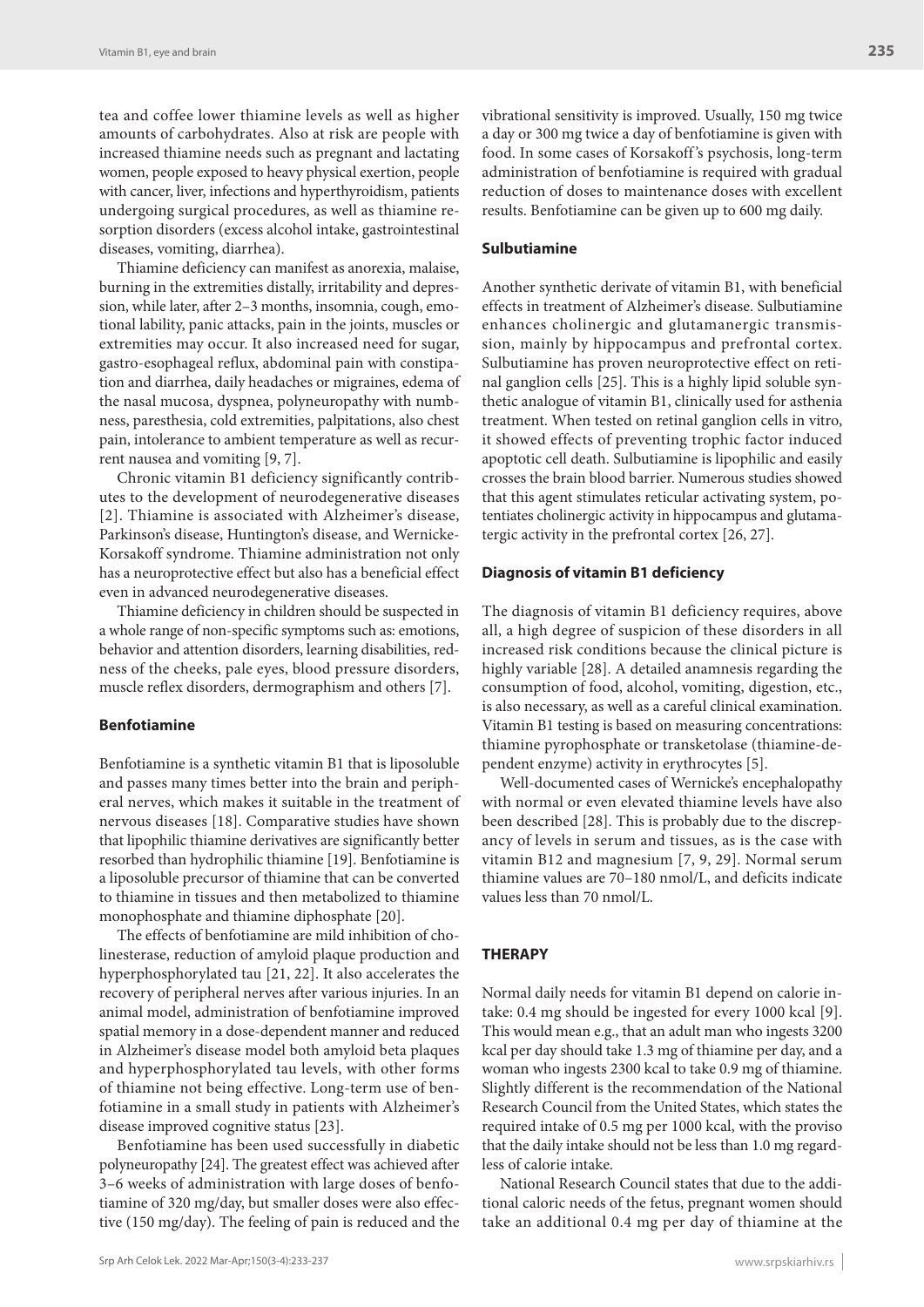Božić M. M. et al.

appropriate daily intake, and during lactation, the infant needs another 0.5 mg per day for their own needs [30, 31]. Infants should take 0.17 mg of thiamine daily. The recommendation of the World Health Organization (WHO) is 0.3 mg/L or 0.4 mg/1000 kcal. Children and adolescents have the same needs as adults, i.e., 0.4 mg / 1000 kcal and 0.5 mg/1000 kcal [31].

# **THERAPEUTIC APPLICATION**

Thiamine has been used in patients with: anxiety disorders, chronic fatigue, sleep disorders, anorexia, nausea, indigestion, chest and abdominal pain, depression, aggression, headaches, etc. Some studies have shown a beneficial effect of vitamin B1 in people with neurodegenerative diseases [6]. The benefit of thiamine therapy in Wernicke-Korsakoff syndrome, beriberi and other deficiencies is unequivocal. Prompt thiamine replacement is necessary to prevent irreversible changes [16]. Due to urgency, vitamin B1 is usually applied empirically, especially since the level of B1 in the blood is not a reliable measure of deficiency. Benfotiamine is also used.

There are no generally accepted guidelines for the use of thiamine. There are schemes with the administration of thiamine for prophylactic purposes in persons at risk with 100 mg intramuscularly three times a day for 3–5 days or 250 mg intramuscularly for 3–5 days, as well as many other schemes [16]. In the case of diagnosed Wernicke and/ or Korsakoff syndrome, thiamine is administered intravenously in doses of 100–500 mg for at least five days, and then in smaller doses, e.g., 250 mg intramuscularly until improvement occurs. Prolonged oral administration is usually required to achieve better effects. Giving doses of ≥ 500 mg intravenously daily is safe [31]. According to recommendations, in mild deficits, 100 mg should be given orally daily.

In children with vitamin B1 deficiency and heart failure, convulsions or coma, 25–50 mg of thiamine is given very

#### **REFERENCES**

- 1. Pavlović DM, Pavlović AM, Markišić MŠ, Lačković MM, Božić MM. Mind your eyes, watch your mind – vitamin A and the nervous system. Arch Biol Sci. 2014;66(4):1585–90.
- 2. Ehsanian R, Anderson S, Schneider B, Kennedy D, Mansourian V. Prevalence of Low Plasma Vitamin B1 in the Stroke Population Admitted to Acute Inpatient Rehabilitation. Nutrients. 2020;12(4):1034.
- 3. Pavlović DM. Thiamine Deficiency and Benfotiamine Therapy in Brain Diseases. Am J Biomed Sci & Res. 2019;3(1):1–5.
- Lei Y, Zheng MH, Huang W, Zhang J, Lu Y. Wet beriberi with multiple organ failure remarkably reversed by thiamine administration: A case report and literature review. Medicine (Baltimore) 2018;97(9):e0010.
- 5. Fitzpatrick TB, Chapman LM. The importance of thiamine (vitamin B1) in plant health: From crop yield to biofortification. J Biol Chem. 2020;295(34):12002–13.
- 6. Tewari D, Samoilă O, Gocan D, Mocan A, Moldovan C, Devkota HP, et al. Medicinal Plants and Natural Products Used in Cataract Management. Front Pharmacol. 2019;10:466.
- Lonsdale D. Thiamin. Adv Food Nutr Res. 2018;83:1-56.
- 8. Wilson RB. Pathophysiology, prevention, and treatment of beriberi after gastric surgery. Nutr Rev. 2020;78(12):1015–29.

slowly intravenously, then daily 10 mg intramuscularly for one week and then 3–5 mg daily orally for at least six weeks [9].

# **SAFETY**

Excess thiamine is excreted by the kidneys [9]. Isolated cases of adverse reactions have been reported with intravenous administration in doses of 5–100 mg, and very rarely an allergic reaction may occur with extremely high oral doses of 5–10 g [32]. Also, it has been proven that long term use of thiamine supplements (along with other B group vitamins and vitamin A) is associated with reduced prevalence of nuclear and cortical cataract [33, 34]. In this study a supplement user was defined as a subject who consumed vitamin supplements for at least four days per week, with variable dosage 0.8–1 mg/day.

#### **CONCLUSION**

Thiamine, or Vitamin B1, is an essential nutrient with many health benefits, especially protecting the brain and heart [33, 34, 35]. Time will tell whether vitamin supplementation, especially thiamine, has an impact on winning the covid pandemic [36]. This is an opportunity for medical workers and ordinary people, to be reminded of its importance, natural sources and possible supplementation.

#### **ACKNOWLEDGMENT**

This article is partially financed by the Ministry of Science, Republic of Serbia, Project No. 175033 and 175022.

#### **Conflict of interest:** None declared.

- 9. Wiggli B, Kapitza S, Ahlhelm F, Tarnutzer AA. Early recognition of thiamine deficiency: ocular motor deficits in a patient with nutritional deprivation due to persistent antibiotic-related nausea. Infection. 2020;48(1):137–40.
- 10. Kattah JC. The Spectrum of Vestibular and Ocular Motor Abnormalities in Thiamine Deficiency. Curr Neurol Neurosci Rep. 2017;17(5):40.
- 11. Sedaghat F, Ghanavati M, Nezhad Hajian P, Hajishirazi S, Ehteshami M, Rashidkhani B. Nutrient patterns and risk of cataract: a casecontrol study. Int J Ophthalmol. 2017;10(4):586–92.
- 12. Gibson GE, Hirsch JA, Fonzetti P, Jordan BD, Cirio RT, Elder J. Vitamin B1 (thiamine) and dementia. Ann N Y Acad Sci. 2016;1367(1):21–30.
- 13. Kerns JC, Arundel C, Chawla LS. Thiamin deficiency in people with obesity. Adv Nutr 2015;6(2):147–53.
- 14. Božić M. Očni pritisak u Osnovi oftalmološkog pregleda. Jovanović M., urednik. Beograd: Medicinski fakultet Univerziteta u Beogradu; 2013. str. 67–73.
- 15. Duca J, Lum C. Rare presentation of thiamine deficiency as gastrointestinal syndrome. Hawaii J Med Public Health. 2014;73(9 Suppl 1):46.
- 16. Isen DR, Kline LB. Neuro-ophthalmic Manifestations of Wernicke Encephalopathy. Eye Brain. 2020;12:49–60.